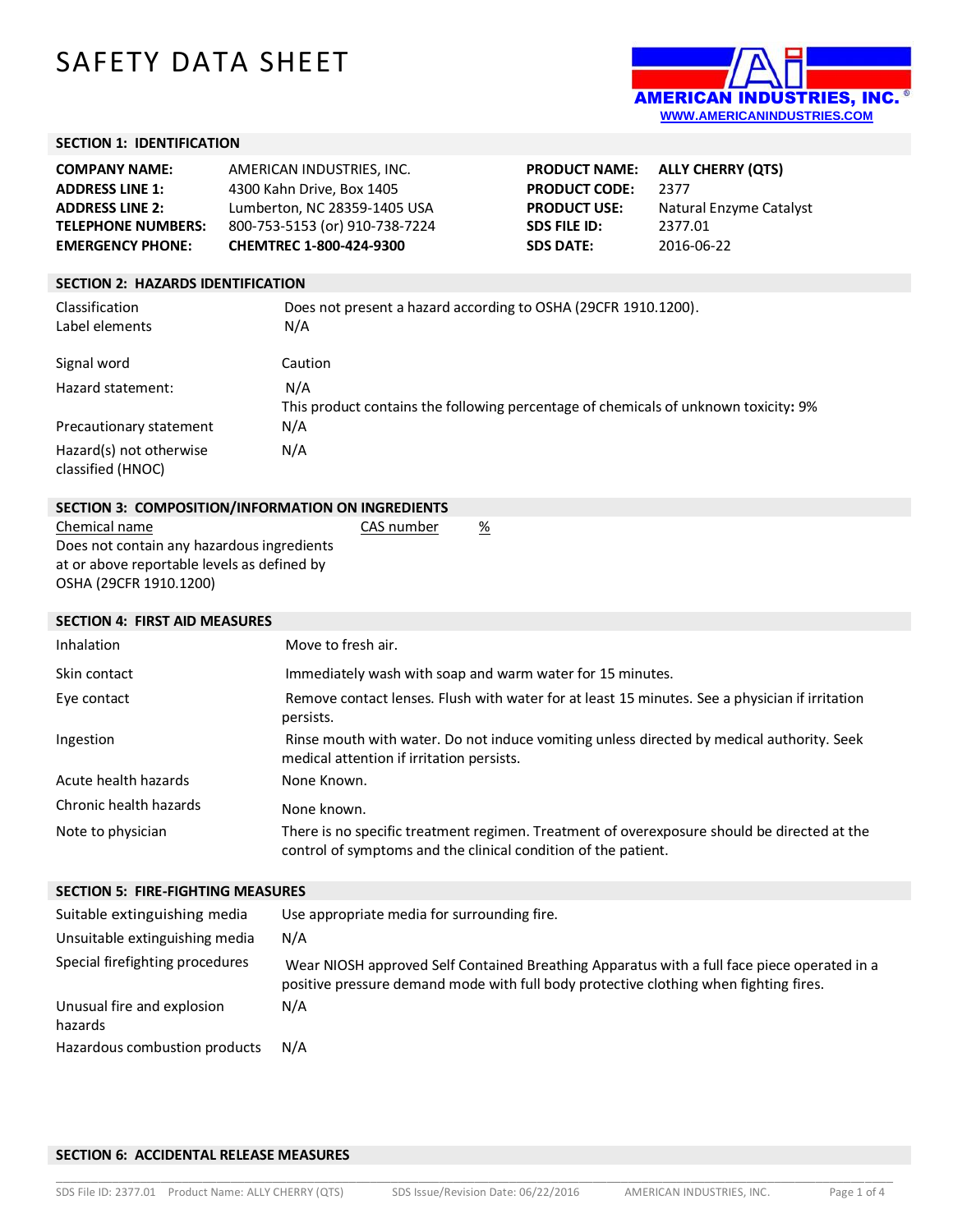| Personal protective equipment | Refer to section VIII for proper Personal Protective Equipment.                            |
|-------------------------------|--------------------------------------------------------------------------------------------|
| Spill                         | Mop or soak up with appropriate absorbent material. Remove out of doors. Flush with water. |
| Waste disposal                | Dispose of in accordance with federal, state, and local regulations. Non-hazardous.        |
| <b>RCRA Status</b>            | Non-hazardous.                                                                             |

# **SECTION 7: HANDLING AND STORAGE**

| Precautions for safe handling | Store in a cool, dry area. Do not use or store near excessive heat or near open flame. Keep<br>container tightly sealed when not in use.                                        |
|-------------------------------|---------------------------------------------------------------------------------------------------------------------------------------------------------------------------------|
| Other precautions             | Keep out of reach of children. Do not ingest. If swallowed, do not induce vomiting. If symptoms<br>persist, see a physician. Avoid eve contact. Avoid contact with open wounds. |
| Incompatibility               | Strong acids & bases; material that react with unsaturated hydrocarbons.                                                                                                        |

# **SECTION 8: EXPOSURE CONTROLS/PERSONAL PROTECTION**

| Hazardous Component                                                                                                    | OSHA PEL                                                   | <b>ACGIH TLV</b> |
|------------------------------------------------------------------------------------------------------------------------|------------------------------------------------------------|------------------|
| Does not contain any hazardous<br>ingredients at or above<br>reportable levels as defined by<br>OSHA (29CFR 1910.1200) | N/A                                                        | N/A              |
| Appropriate engineering<br>controls                                                                                    | Not required.                                              |                  |
| Respiratory protection                                                                                                 | Not required with adequate ventilation.                    |                  |
| Personal protective equipment                                                                                          | Safety glasses.                                            |                  |
| <b>Additional Measures</b>                                                                                             | Wash hands and clothing in contact with product after use. |                  |

# **SECTION 9: PHYSICAL AND CHEMICAL PROPERTIES**

| Appearance                       | Milky white liquid.                                           |
|----------------------------------|---------------------------------------------------------------|
| Odor                             | Cherry scent.                                                 |
| Odor threshold                   | N/D                                                           |
| <b>Boiling point</b>             | >212°F (100°C)                                                |
| <b>Freezing Point</b>            | 32°F (0°C)                                                    |
| Flammability                     | Not considered a flammable liquid by OSHA (29 CFR 1910.1200). |
| Flash point                      | N/D                                                           |
| Auto-ignition temperature        | N/D                                                           |
| Upper/lower flammability limits  | Lower: N/D<br>Upper: N/D                                      |
| Vapor Pressure (mmHg)            | 17.5 @ 77°F (25°C)                                            |
| Vapor density (Air = $1$ )       | >2                                                            |
| <b>Evaporation Rate</b>          | $<$ 1                                                         |
| Specific Gravity (H20=1)         | 1.01 @ 77°F (25°C)                                            |
| рH                               | 7.5                                                           |
| Solids (%)                       | N/D                                                           |
| Solubility in Water              | 100%                                                          |
| Partition Coefficient:n-         | N/D                                                           |
| Octanol/water (K <sub>ow</sub> ) |                                                               |
| Volatility including water (%)   | 100%                                                          |
| <b>VOC</b>                       | 0%                                                            |
| Dielectric Strength (Volts)      | N/A                                                           |
| Decomposition Temperature        | N/D                                                           |
| Viscosity                        | N/D                                                           |

# **SECTION 10: STABILITY AND REACTIVITY**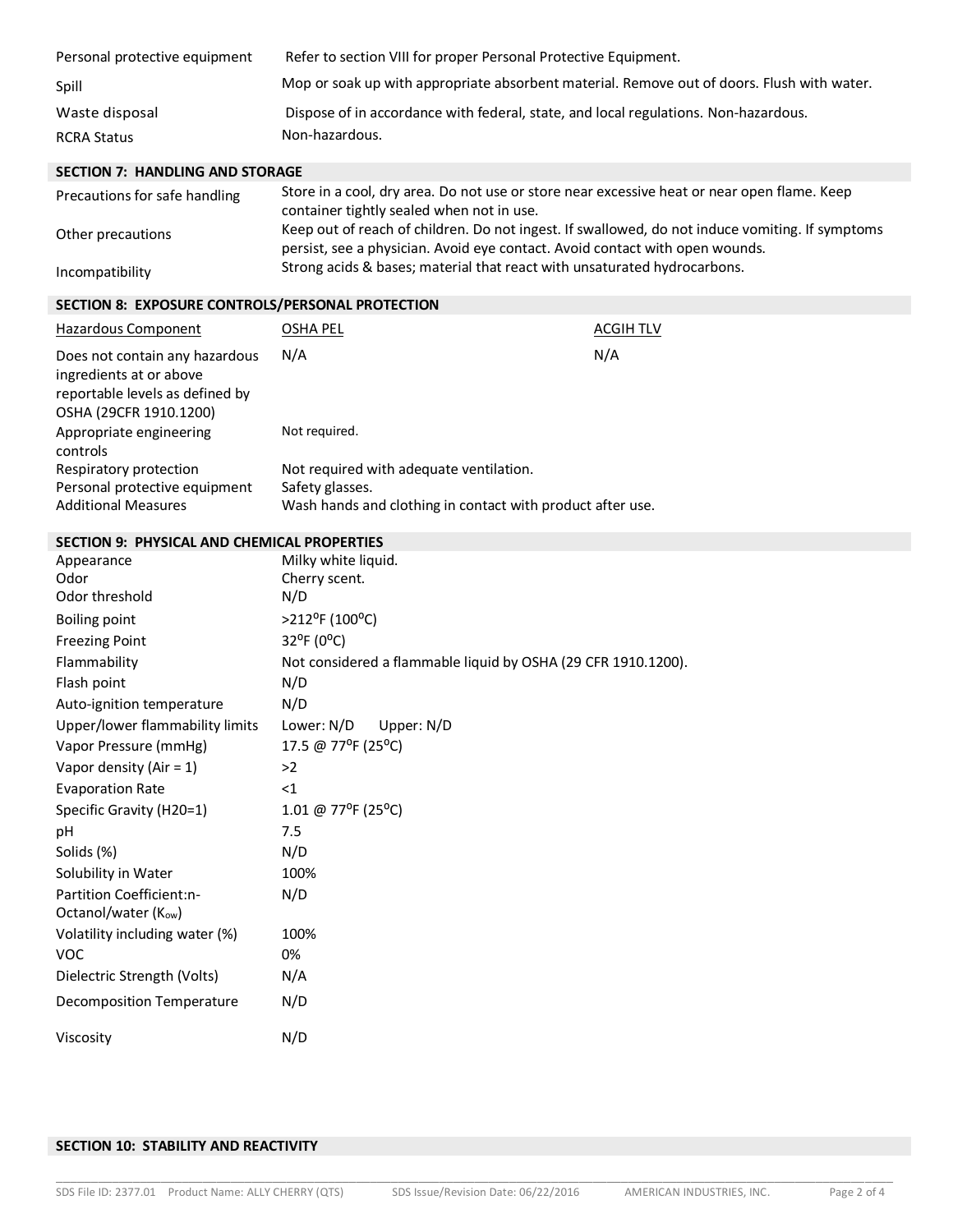| Reactivity                          | None Known.                                                              |
|-------------------------------------|--------------------------------------------------------------------------|
| Chemical stability                  | Stable.                                                                  |
| Conditions to avoid                 | None known.                                                              |
| Incompatibility                     | Strong acids & bases; Material that react with unsaturated hydrocarbons. |
| Hazardous decomposition<br>products | Oxides of carbon.                                                        |
| Possible hazardous reactions        | Will not occur.                                                          |

#### **SECTION 11: TOXICOLOGICAL INFORMATION**

| Toxicological information    | Not established.                                                                                                         |
|------------------------------|--------------------------------------------------------------------------------------------------------------------------|
| Routes of Entry              | Eyes, Ingestion, Skin.                                                                                                   |
| Ingestion                    | May cause gastrointestinal irritation.                                                                                   |
| Inhalation                   | Mists from this product may irritate nasal passages.                                                                     |
| Skin contact                 | Avoid contact with open wounds. For hypersensitive persons, may irritate the skin after<br>prolonged periods of contact. |
| Eye contact                  | Mild if any irritation.                                                                                                  |
| Medical condition aggravated | Pre-existing disorders of the skin, respiratory system, and eyes will be aggravated by over<br>exposure.                 |
| Acute health hazards         | None known.                                                                                                              |
| Chronic health hazards       | None known.                                                                                                              |
| Carcinogenicity              | This product is not considered to be a carcinogen by IARC, ACGIH, NTP, or OSHA.                                          |

#### **SECTION 12: ECOLOGICAL INFORMATION**

| Ecological information   | Not established.                               |
|--------------------------|------------------------------------------------|
| Biodegradability         | This product is biodegradable.                 |
| <b>Bioaccumulation</b>   | This product is not expected to bioaccumulate. |
| Mobility in soil         | This product is mobile in soil.                |
| Other ecological hazards | None known.                                    |

#### **SECTION 13: DISPOSAL CONSIDERATIONS**

Waste disposal Dispose of in accordance with federal, state, and local regulations. Non-hazardous. RCRA Status Non-hazardous.

# **SECTION 14: TRANSPORT INFORMATION**

| DOT:                       |                             |
|----------------------------|-----------------------------|
| UN number                  | Cleaning Compound, N. O. S. |
| UN proper shipping name    | None                        |
| Transport hazard class(es) | N/A                         |
| Packing group              | None                        |

### **SECTION 15: REGULATORY INFORMATION**

TSCA Status: All chemicals are listed or exempt. CERCLA (Comprehensive response compensation, and liability act): None. SARA 311/312 Hazardous categories: None. SARA 313 reportable ingredients: None. Clean water act: None. US state regulations: California Proposition 65: None.

International inventories: All components are listed or exempted.